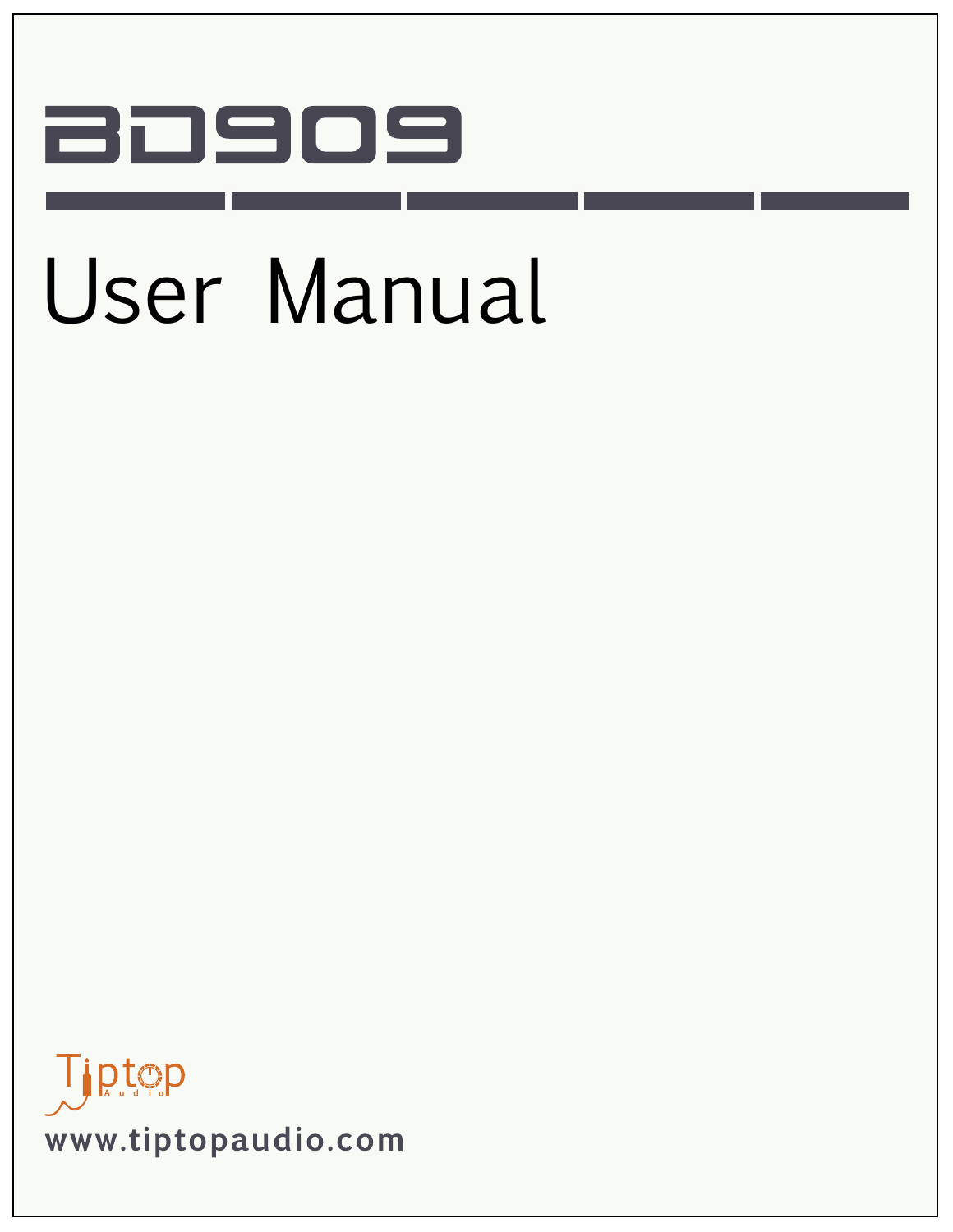### **Introduction.**

The BD909 is a recreation of Roland's TR-909 analog bass drum sound generator adapted for modular synthesizer use. The front panel contains all of the controls found on the original TR-909 drum machine, allowing you full control over the sound's volume levels to mix with other drums and accent levels, decay tune and the envelope attack and decay segments. In addition to those original controls we have also added new controls, further enhancing this legendary sound generator.

## **Let's get started.**

 $\frac{1}{2}$ To start using the BD909, just plug a gate signal into the GATE input, plug the BD OUT to your sound system, set the LEVEL half way, set the Overload knob to min, set the ACCENT to halfway.

### **Tuning explained.**

The BD909 contain three tuning control knobs plus a VC tune with attenuator knob for scaling the control signal. This wide range of tune shaping enhances the original circuit, turning it into a real analog bass drum laboratory. The OSC TUNE knob is there to let you offset the starting and ending frequency of the bass drum sound. The Tune Decay is the original tune knob found in the 909 machine but with a slightly extended range. The Tune Attack is a new control which not only adds variation to the sound, it also affects the Tune Decay knob, therefore creating many more sweet spots than found on the original. The combination of these three knobs are the main synthesis tools of the BD909.

#### **Overload explained.**

The BD909 is based on a triangle VCO and a sine wave shaper that filters the triangle harmonics and producing a wave which sounds more like a sine wave. The overload knob and CV input form a control circuit that was added to the waveshaper, letting you overload the waveshaper circuit, therefore adding more odd harmonics to the wave shape. In low doses this means more punch, and as you keep overloading, the sounds get distorted up to total destruction.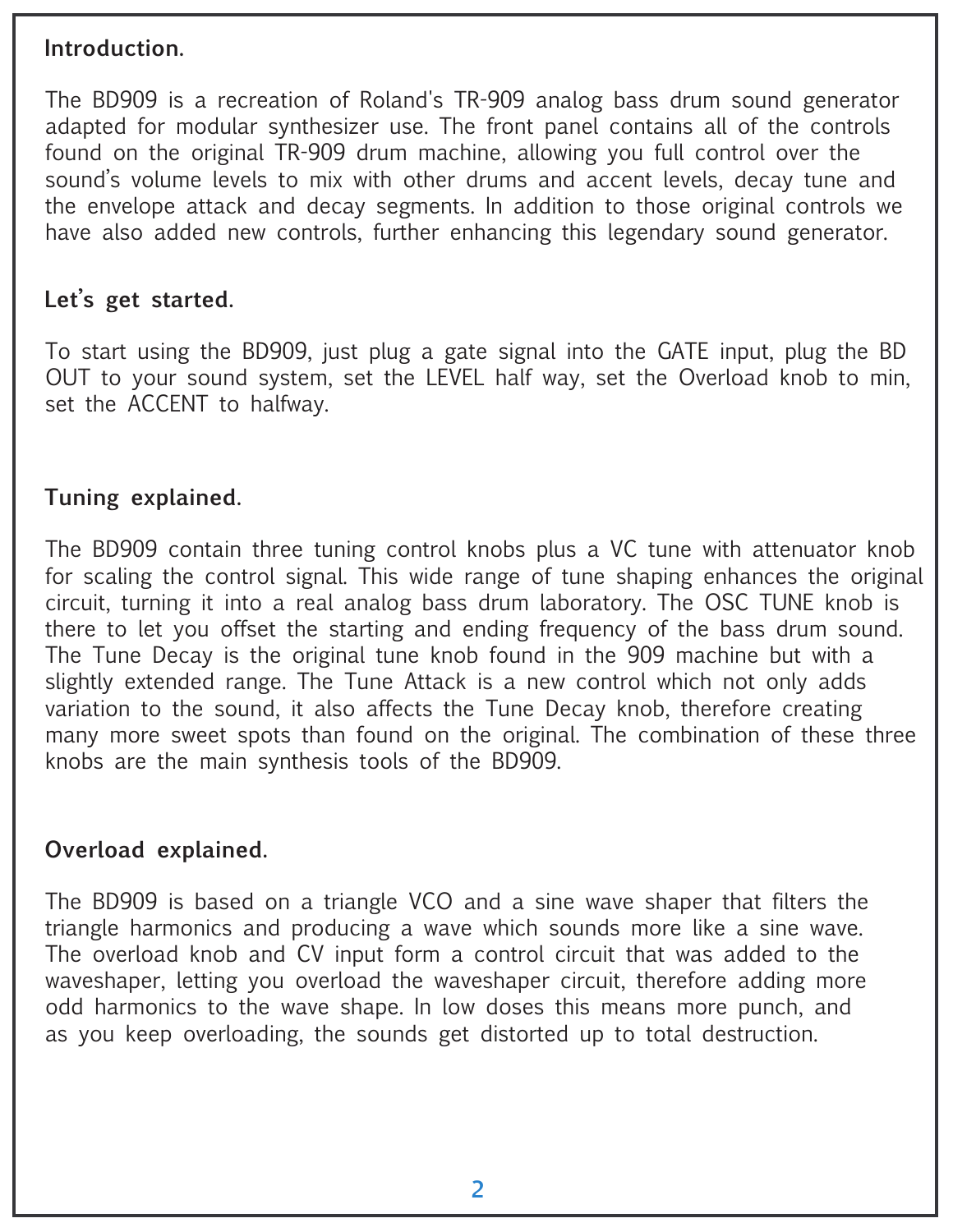### **Dynamics and Gain.**

#### Accent and Levels:

Dynamic Accent and Level control of any drum sound in the mix is a big part of making a beat sound right. Dynamic Accent provides emphasis on a particular note through loudness. In analog circuits like the BD909, the accent pulse physically "hits" the internal envelope circuit harder and provides not only a louder sound but also slightly more attack (much like if you were to hit a real bass drum harder with a drum stick.)

While the original 909 has one global accent knob for setting accents levels for all of its sounds, the BD909 (and all other drum modules in this series) offers an independent accent level control. This feature adds to richer dynamics than what was possible with the original machine.

#### Accent Explained:

The accent input can be driven by either a gate/trigger or CV signal.

While the accent input is not in use, the incoming gate input is routed (normalized) to both the accent input and the gate input. This serves for two purposes:

1. To allow you to reach the hottest drum sound possible even when there is no accent input signal connected.

2. It makes the ACCENT knob act as a fine control of the output gain level. This is very useful in situations where the level knob range is too coarse for setting precise levels in a mix with other drum sounds.

Connecting a gate or CV signal into the accent input will break the internal routing mentioned above and will allow for independent control over accent regardless of the incoming gate signal. In this case as long as there is no accent signal present, the drum sound will be set to the minimum accent level set internally, and once the accent input gets hit by a gate or CV signal, the drum sound will get louder in proportion to the accent level set by the accent knob. In short: the higher the knob setting, the larger the difference will be in gain levels between the accented notes and the un-accented notes. Using CV allows for even greater variations.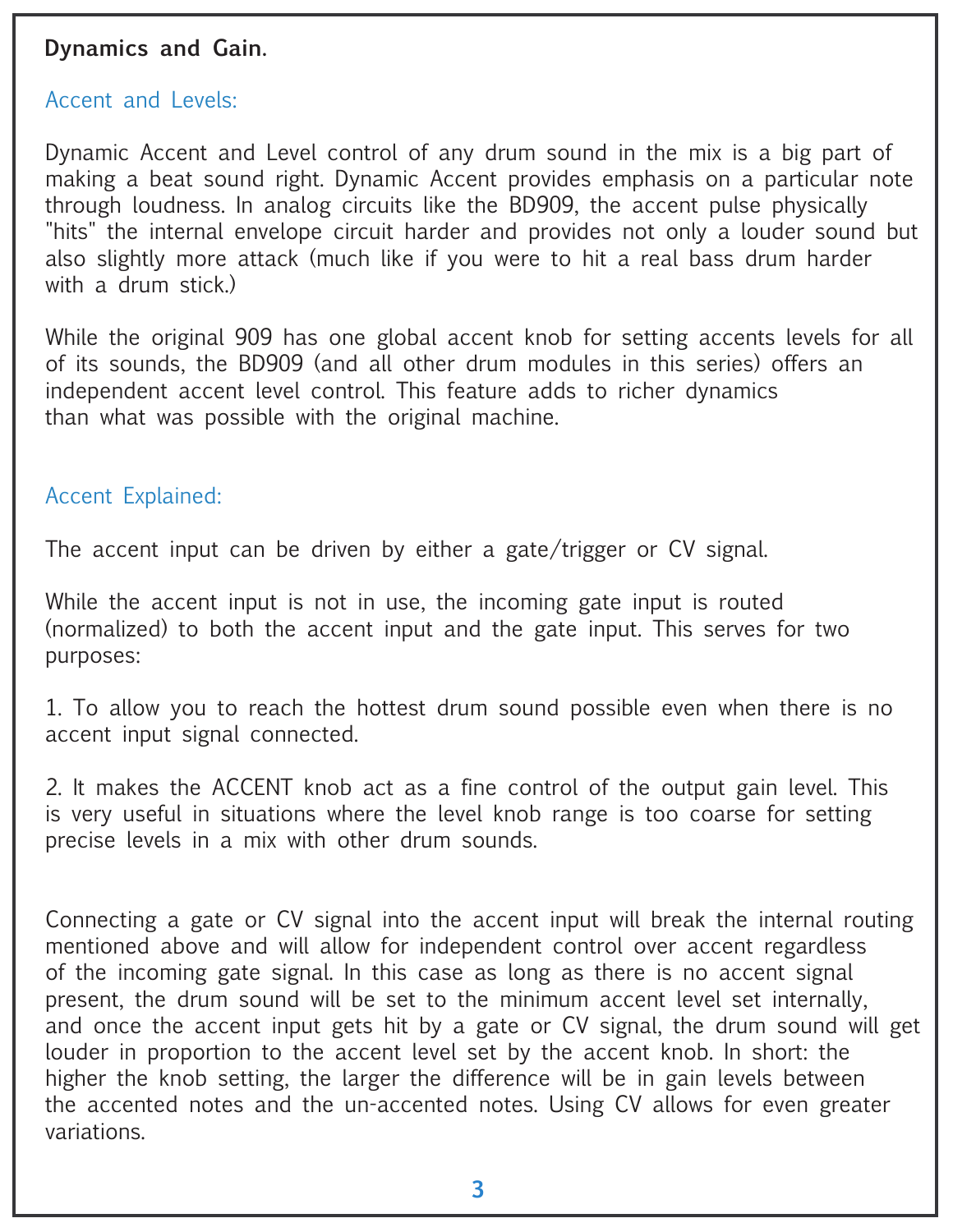#### **The sound of the BD909.**

The BD909 really shines when it is played alongside a nice big bass line. Most of the energy of the BD909 is centered in the mid range of the sonic spectrum, the result being that there is headroom for deep low bass lines to fill up the lower end without "fighting" the bass drum in the mix. This quality of the BD909 makes it a real joy to work and mix with. Try mixing two Z3000's set to 30-50HZ into the Z2040 with a snappy envelope from the Z4000 to the Z2040 FM IN. Set the Z2040 frequency very low so it creates a bass line and mix that with the BD909; you get a great-feeling groove that is full of energy.